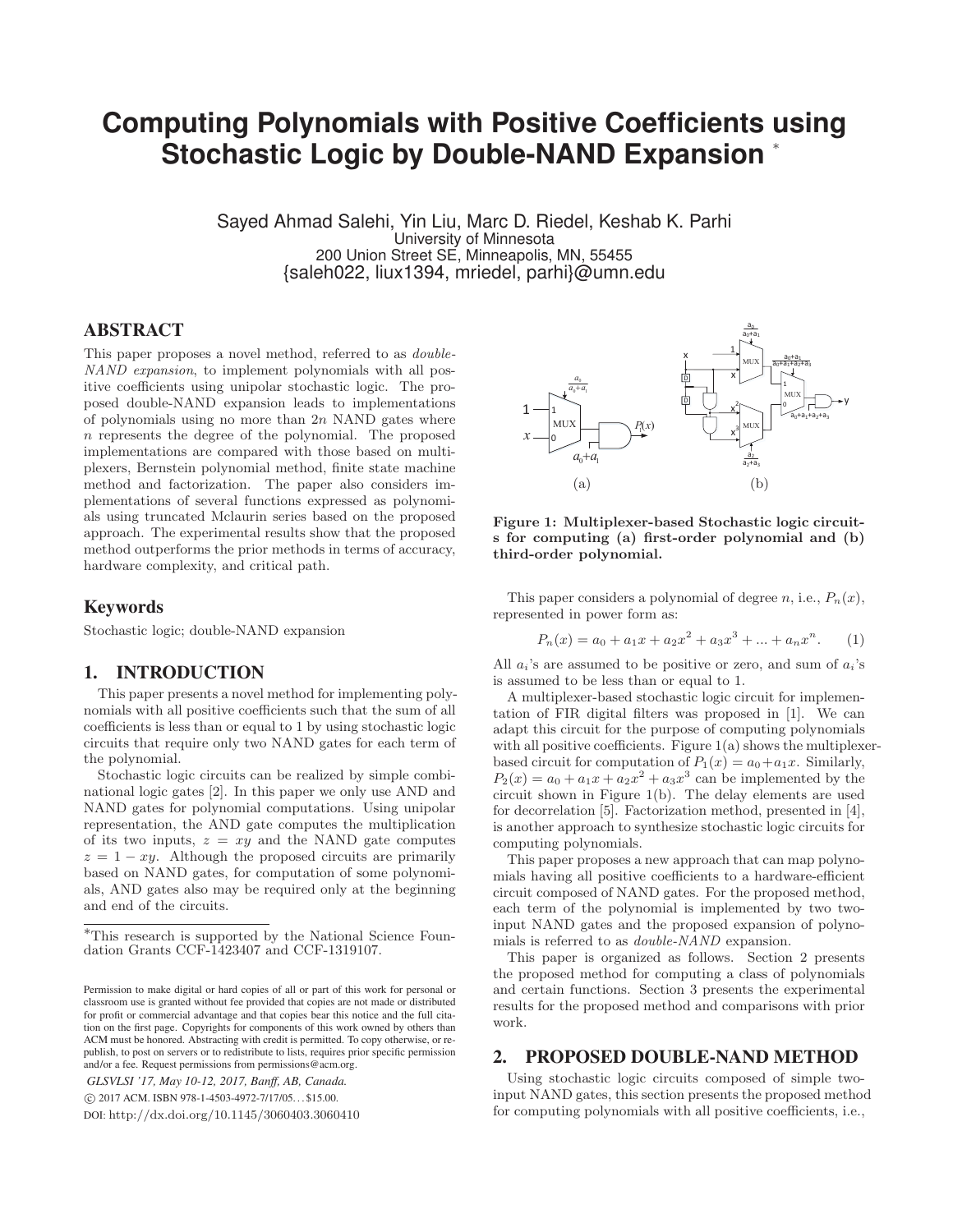

**Figure 2: The proposed Stochastic logic circuits for computing (a) first-order polynomial and (b) second-order polynomial.**

 $0 \leq a_i < 1$  for  $i = 0, ..., n$ . Each term of the polynomial has the form of  $a_i x^i$  and is monotonically increasing. Therefore, the polynomials considered in this paper are monotonically increasing in the interval  $[0,1)$ . It is important to note that not all monotonically increasing polynomials satisfy the all positive coefficient property as considered in this paper.

First Consider the simple example of the first-order polynomial given by:

$$
P_1(x) = a_0 + a_1 x = 1 - (1 - a_0)(1 - \frac{a_1}{(1 - a_0)}x)
$$
 (2)

For  $a_0,a_1 \in [0,1)$ , Equation (2) can be mapped to the stochastic logic circuit shown in Figure 2(a). Similarly, the second-order polynomial,  $P_2(x)$ , with all coefficients in the unit interval can be expressed as (3), and implemented as shown in Figure 2(b).

$$
P_2(x) = a_0 + a_1 x + a_2 x^2
$$
  
= 1 - (1 - a\_0)[1 - x(1 - \frac{1 - a\_0 - a\_1}{1 - a\_0}(1 - \frac{a\_2 x}{1 - a\_0 - a\_1}))] (3)

This approach can be extended for the general case of a polynomial of degree  $n$ ,  $P_n(x)$ , with all positive coefficients.  $P_n(x)$  can be represented as a sum of its first term,  $a_0$ , and the other terms,  $xP_{n-1}(x)$ , as given by:

$$
P_n(x) = a_0 + \underbrace{a_1x + a_2x^2 + a_3x^3 + \dots + a_nx^n}_{xP_{n-1}(x)} = a_0 + xP_{n-1}(x)
$$
\n<sup>(4)</sup>

Equation (4) can be rewritten as:

$$
P_n(x) = a_0 + xP_{n-1}(x) =
$$
  
1 - (1 - a<sub>0</sub>)(1 - x( $\frac{a_1 + a_2x + a_3x^2 + \dots + a_nx^{n-1}}{1 - a_0}$ ))(5)  

$$
P_{n-1}(x)
$$

Equation (5) shows that  $P_{n-1}(x)$  has a form similar to the original  $P_n(x)$ ; however, its degree is reduced by one and the coefficients are divided by  $(1 - a_0)$ . Thus, the above mentioned step can be repeated for  $P_{n-1}(x)$  and the procedure can be continued as required. Using this approach  $P_n(x)$ can be reformatted as



**Figure 4: Stochastic logic circuit for Equation (7).**

$$
P_n(x) = 1 - (1 - a_0)(1 - x(1 - \frac{1 - (a_0 + a_1)}{1 - a_0})(1 - x(1 - \frac{1 - \sum_{i=0}^{k-1} a_i}{1 - \sum_{i=0}^{k-2} a_i}(1 - x(...
$$

$$
(1 - \frac{1 - \sum_{i=0}^{n-1} a_i}{1 - \sum_{i=0}^{n-2} a_i}(1 - \frac{a_n x}{1 - \sum_{i=0}^{n-1} a_i}))))))))))
$$
(6)

THEOREM 1. All the coefficients for the representation of  $P_n(x)$  in Equation (6) are greater than 0 and less than 1.

PROOF. We know that the sum of all  $a_i$ 's for  $i = 0, ..., n$ is less than or equal to one, i.e.,  $\sum_{i=0}^{n} a_i \leq 1$ . All of the coefficients in Equation (6), except the one in the innermost parentheses, have the form of  $\frac{1-\sum_{i=0}^{k} a_i}{1-\sum_{i=1}^{k-1} a_i}$  $\frac{-\sum_{i=0}^{n} a_i}{1-\sum_{i=0}^{k-1}}$  for  $k=0, ..., n-1$ . It is clear that for these coefficients the numerator is less than the denominator. Thus, the values of the coefficients are less than 1. Since  $\sum_{i=0}^{n} a_i \leq 1$  we have  $a_n + \sum_{i=0}^{n-1} a_i \leq 1$ or equivalently  $a_n \leq 1 - \sum_{i=0}^{n-1} a_i$ . Thus, the coefficient inside the innermost parentheses is also less than one, i.e., an  $\frac{a_n}{1-\sum_{i=0}^{n-1} a_i} \leq 1$ . Moreover, the the numerator and denominator of all the coefficients in Equation (6) are greater than 0. Therefore, these coefficients are greater than 0.  $\Box$ 

Equation (6) can be mapped to a stochastic logic circuit containing cascaded NAND gates as shown in Figure 3. Note that the delay elements are used for decorrelation [5].

In the proposed circuits, for the first-order polynomial,  $P_1(x)$ , two NAND gates are required, and for each additional term another two NAND gates are needed. Thus,  $2(n_t - 1)$ NAND gates are required to implement a polynomial that has  $n_t$  terms. For example,  $P_n(x)$  represented in Equation  $(1)$  requires  $2n$  two-input NAND gates.

We now show that for any stochastic logic circuit implemented by cascaded double-NAND gates, the coefficients add to less than 1. To illustrate this, consider the circuit shown in Figure 4. The second-order polynomial implemented by this circuit is given by:

$$
P_2(x) = 1 - b_0(1 - x(1 - b_1(1 - b_2x)))
$$
  
= (1 - b\_0) + b\_0(1 - b\_1)x + b\_0b\_1b\_2x<sup>2</sup>. (7)

Therefore,  $a_0 = 1 - b_0$ ,  $a_1 = b_0(1 - b_1)$ , and  $a_2 = b_0b_1b_2$ .<br>For this example,  $\sum_{i=0}^{2} a_i = 1 - b_0b_1(1 - b_2) < 1$ .

For a polynomial of degree  $n$ , stochastic logic circuit in Figure 5 implements  $P_n(x)$  shown in Equation (8).

$$
P_n(x) = 1 - b_0(1 - x(1 - b_1(1 - x(\dots(1 - b_{n-1}(1 - b_n x))))))
$$
 (8)

The polynomial represented in Equation (8) can be expressed in power form in Equation (9).

$$
P_n(x) = (1 - b_0) + b_0(1 - b_1)x + b_0b_1(1 - b_2)x^2 + \dots
$$
  
+
$$
+b_0b_1...b_{n-2}(1 - b_{n-1})x^{(n-1)} + b_0b_1...b_{n-1}b_nx^n
$$
 (9)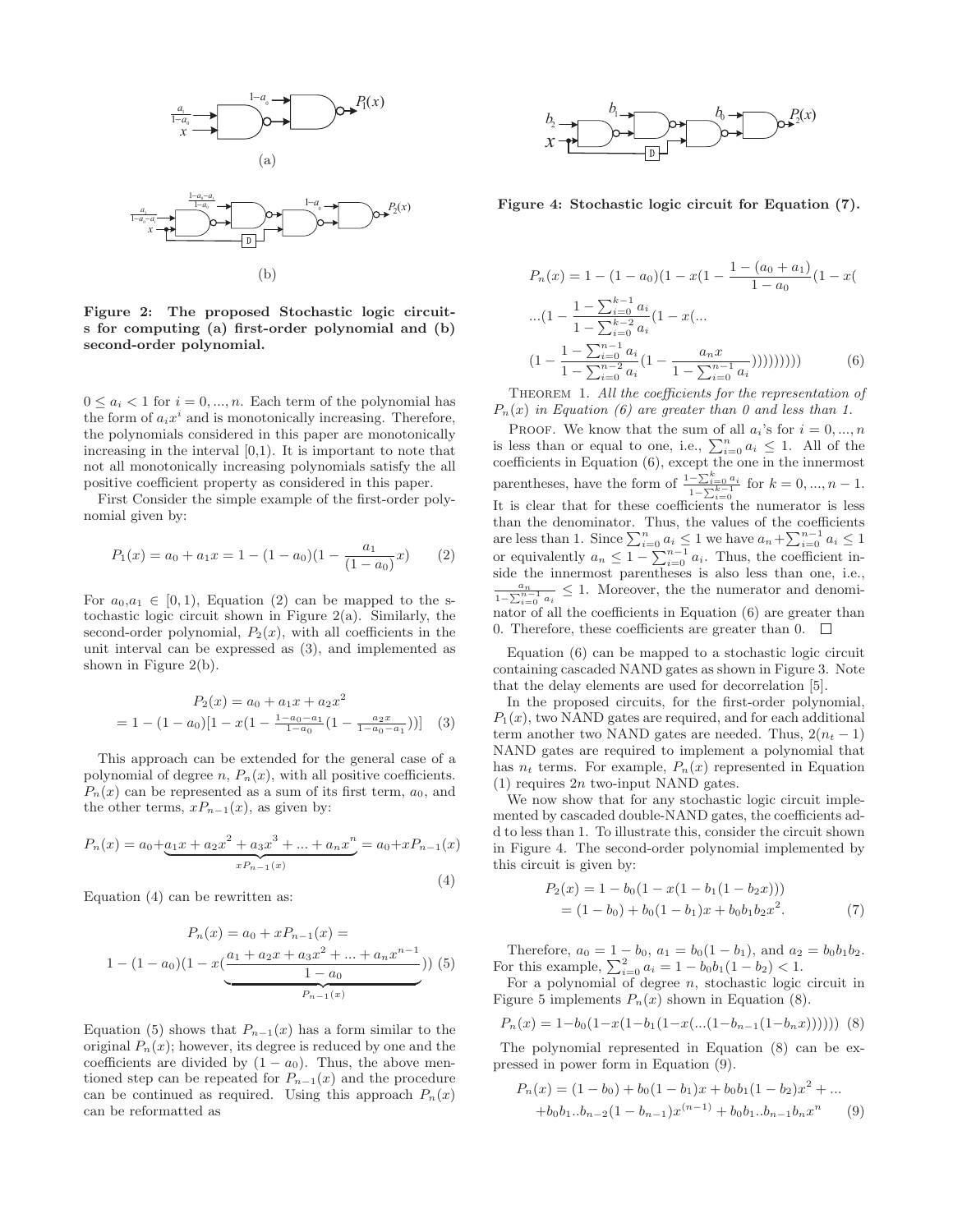

**Figure 3: General double-NAND structure for polynomial of degree** n**. Based on the proposed approach we change the form of Equation (4) to the form of Equation (6) and map it to a cascade of NAND gates.**



**Figure 5: Stochastic logic circuit for implementation of polynomial in Equation (8).**

The sum of the coefficients in Equation (9) is equal to  $1$  $b_0b_1...b_{n-1}(1-b_n)$ . Considering  $0 \leq b_i \leq 1$  for  $i = 0, ..., n-1$ and  $0 < b_n \leq 1$ , it is easy to show that this sum is less than or equal to 1 and greater than 0.

**Example 1**: Consider the polynomial  $P(x) = \frac{4}{5} + \frac{x}{15} + \frac{x^2}{10}$ . Using Equation (6), it can be rewritten as:

$$
P(x) = 1 - \frac{1}{5}(1 - x(1 - \frac{2}{3}(1 - \frac{3}{4}x)))
$$
 (10)

This equation can be implemented by the circuit in Figure 4 with  $b_0 = \frac{1}{5}$ ,  $b_1 = \frac{2}{3}$  and  $b_2 = \frac{3}{4}$ .

The proposed approach can be used to implement certain arithmetic functions using stochastic logic. For this purpose, first the target functions are approximated by truncating their Maclaurin series expansions [5].

We consider three functions whose Maclaurin series expansions are listed below.

$$
e^{(x-1)} = \frac{1}{e} \sum_{n=0}^{\infty} \frac{(x)^n}{n!} \approx \frac{1}{e} + \frac{1}{e}x + \frac{x^2}{2e} + \frac{x^3}{6e} = 1 - \frac{e-1}{e}(1 - x(1 - \frac{2e-5}{2(e-2)}(1 - \frac{x}{6e-15}))))
$$
  
\n
$$
\sec x - 1 = \sum_{n=1}^{\infty} \frac{(-1)^n E_{2n}}{(2n)!} x^{2n} \approx \frac{x^2}{2} + \frac{5}{24}x^4 + \frac{61}{720}x^6
$$
  
\n
$$
= x^2 (1 - \frac{1}{2}(1 - x^2(1 - \frac{7}{12}(1 - \frac{61}{210}x^2))))
$$
  
\n
$$
\cosh x - 1 = \sum_{n=0}^{\infty} \frac{x^{2n}}{(2n)!} \approx \frac{x^2}{2} + \frac{x^4}{24} + \frac{x^6}{720}
$$

 $= x^2(1 - \frac{1}{2}(1 - x^2(1 - \frac{11}{12}(1 - \frac{x^2}{330}))))$ 

where  $E_n$  is an Euler number.

Notice that, since all the terms of the Maclaurin series of these three functions have coefficients that are less than one, are positive, and have sums less or equal to 1, they can be mapped to stochastic logic circuits using the proposed method. Note that because approximations for  $sec(x) - 1$ and  $cosh(x)$ −1 are polynomials in  $x^2$  with no constant term, they require two AND gates in addition to the NAND gates. The implementations are shown in Fig. 6.



**Figure 6:** Stochastic implementations of (a)  $e^{(x-1)}$ , **(b)** sec x − 1 **and (c)** cosh x − 1 **by mapping Maclaurin series to double-NAND circuits.**

## 3. EXPERIMENTAL RESULTS

In our experiments, we compare accuracy and hardware complexity of the proposed circuits with those of prior work. With respect to the performance, we compare our approach with four other alternative approaches: multiplexer-based [1], Bernstein polynomial [6], finite-state-machine (FSM) using a 2-dimensional FSM with 8 states [3], and factorization [4]. For the factorization method, the scale factors of  $e^{(x-1)}$ ,  $sec(x) - 1$ , and  $cosh(x) - 1$  are, respectively, given by  $\frac{1}{e}$ ,  $\frac{1}{2}$ , and  $\frac{1}{2}$ .

Table 1 presents the mean absolute error (MAE) of different approaches for computing the target functions. The errors are computed using Montecarlo simulation for each of the 101 inputs, between 0 and 1, i.e.,  $x = 0, 0.01, 0.02...$ , 1. The length of the stochastic bit streams is 1024 bits. Note that stochastic logic circuits of approximate Maclaurin polynomials implemented by the proposed method outperform other methods.

The implementation of double-NAND expansion requires 2n NAND gates,  $(n+1)$  coefficients and  $(n-1)$  delay units needed for decorrelation. The structure presented in [1] requires 3n gates to implement n multiplexers,  $(n - 1)$ AND gates and  $(n-1)$  delays to calculate  $x^i$  for  $i = 2$  to n, one AND gate to scale the computed output, and  $(n+1)$  coefficients. We assume that each delay unit can be implemented by 10 gates. For the coefficients, we assume that one LFSR is used to generate all coefficients and each coefficient uses a unique comparator and delay unit. A 10-bit LFSR can be realized using 160 gates. Although the number of gates